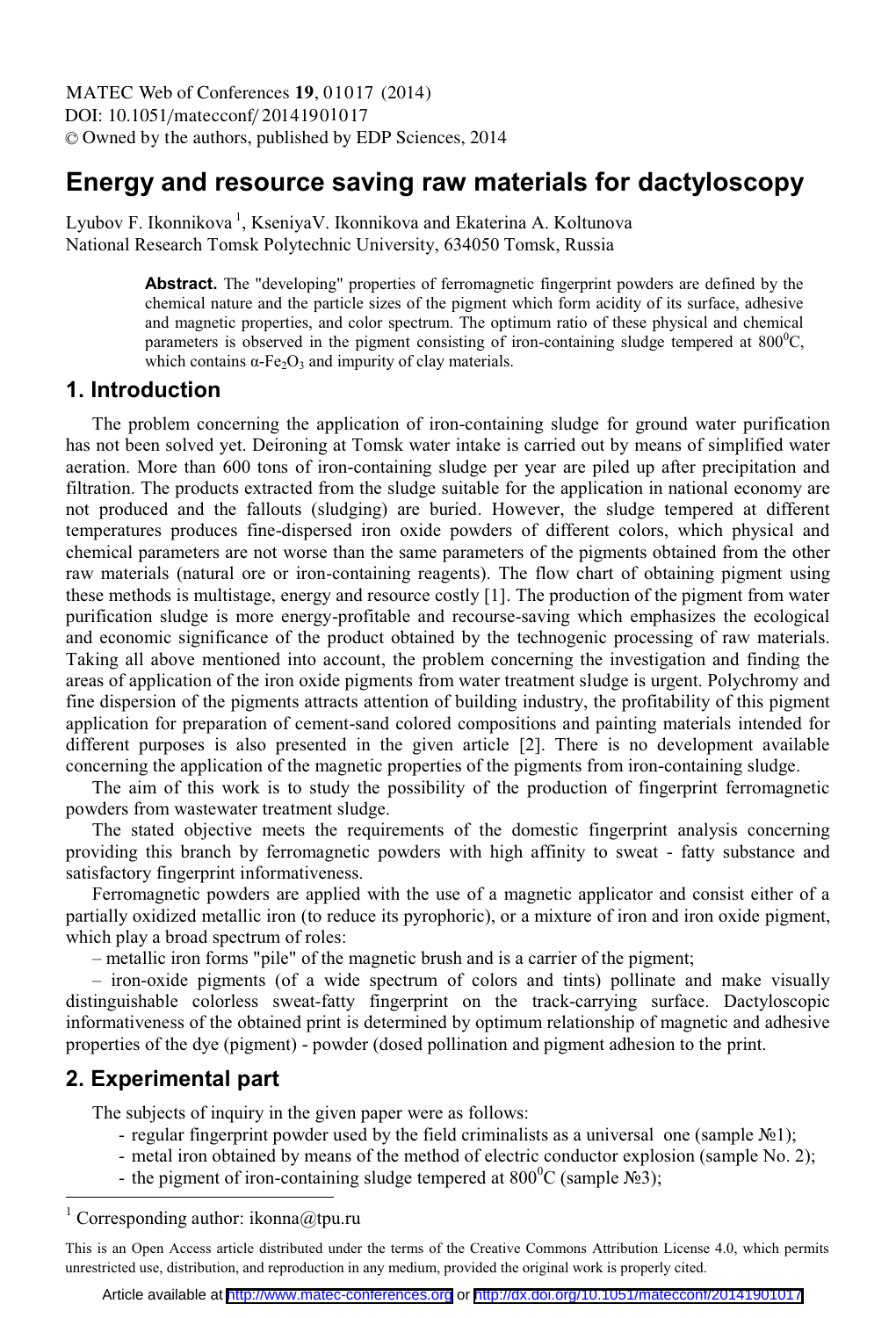- simulated fingerprint powder consisting of the pigment mixture (compound) from metallic iron and iron-containing sludge (sample №4).

Technological production criteria allow some error in the composition, which leads to the difference in the morphology and properties of the various consignment of goods not only by different manufacturers, but by the single producer as well.

Therefore, the purpose of this study was to determine the chemical composition and structure of the samples, the shape and size of the particles, the surface activity of the samples concerning pure water (based on sweat fatty secretion), the adhesive ability to fat (of a stable part of sweat fatty secretion). The specified parameters were determined by the methods of X-ray phase analysis, infra red spectroscopy, electron microscopy, and pH-metry.

#### **3. Results and discussion**

The results showed that all samples are hydrophilic nano-sized particles of spheroidal shape, the surface acidity of the particles is close to neutral one (Figure 1, Table 1). It provides the compatibility and good adhesion of powders to sweat fatty print (as well as its neutral nature of powder).



**Figure 1.** The variations in the acidity of an aqueous suspension within certain time period: 1 - regular fingerprint powder, 2 - pigment consisting of iron-containing sludge, 3 - metallic iron (obtained by means of electric conductor explosion).

The composition of all samples included the most thermodynamically stable configuration of  $\alpha$ -Fe<sub>2</sub>O<sub>3</sub> in different conditions: in fingerprint powder and metallic iron, samples  $\mathbb{N}$ <sup>01</sup> and  $\mathbb{N}$ <sup>0</sup><sub>2</sub>, in the configuration of encapsulating iron particle of the protective film possessing thickness of 1-2 nm, and in the pigment of iron-containing sludge, sample №3, in a massive state. The magnetic susceptibility of α-Fe<sub>2</sub>O<sub>3</sub> (according to the literature data) has much lower values than those of metallic iron, which is crucial for dosed pigment capture.